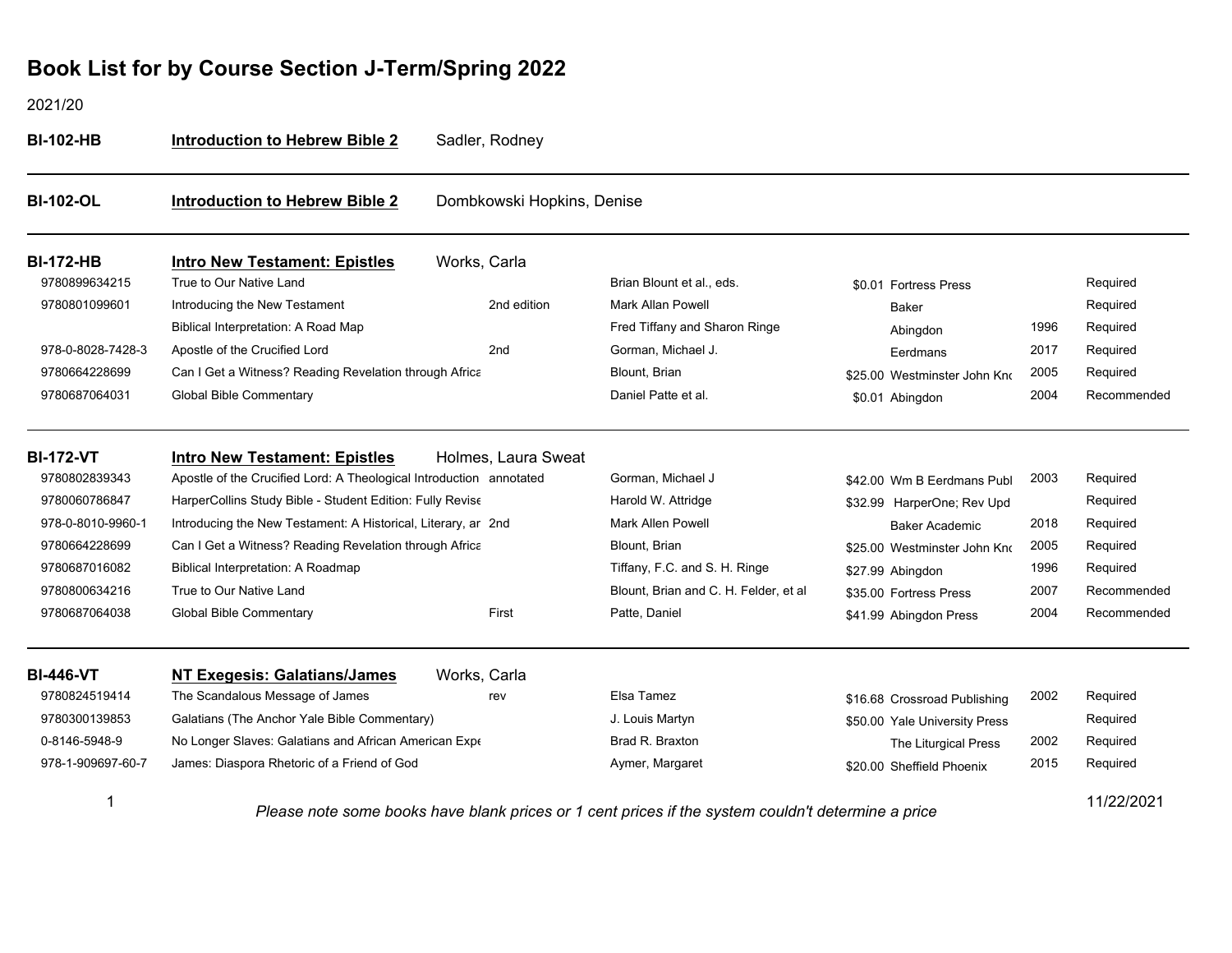| <b>BI-453-0</b>   | <b>Christmas and Easter</b>                                                                        | Holmes, Laura Sweat    |                                 |                              |      |             |
|-------------------|----------------------------------------------------------------------------------------------------|------------------------|---------------------------------|------------------------------|------|-------------|
| 9781585169429     | Synopsis of the Four Gospels                                                                       |                        | American Bible Society          | American Bible Societ        | 2010 | Recommended |
| 9781498293792     | Black Madonna: A Womanist Look at Mary of Nazareth                                                 |                        | Courtney Hall Lee               | Cascade                      | 2017 | Required    |
| 0800631668        | Mary: Glimpses of the Mother of Jesus                                                              |                        | <b>Beverly Roberts Gaventa</b>  | Fortress                     | 1999 | Required    |
| 978-0300140095    | The Death of the Messiah: From Gethsemane to the Gra                                               |                        | Raymond Brown                   | <b>Yale University Press</b> | 1998 | Required    |
| 978-0300140101    | The Death of the Messiah: From Gethsemane to the Gra                                               |                        | Raymond Brown                   | <b>Yale University Press</b> | 1998 | Required    |
| 978-0300140088    | The Birth of the Messiah: A Commentary on the Infancy                                              |                        | Raymond Brown                   | Yale University Press        | 1999 | Recommended |
| 9780567629043     | New Perspectives on the Nativity                                                                   |                        | Jeremy Corley                   | T & T Clark                  | 2009 | Recommended |
| 9780809148479     | The Resurrection of the Messiah: A Narrative Commenta                                              |                        | Francis J. Moloney              | <b>Paulist Press</b>         | 2013 | Recommended |
| 9780802844743     | Life in the Face of Death: The Resurrection Message of                                             |                        | Richard Longenecker             | Eerdmans                     | 2002 | Recommended |
| CF-133-0          | <b>Teaching &amp; Learning in Ch Ed</b>                                                            | Peck-McClain, Emily    |                                 |                              |      |             |
| 9780787996864     | The Courage to Teach                                                                               | 10th Anniv             | <b>Parker Palmer</b>            | \$17.85 Jossey Bass          | 2007 | Required    |
| 9780806627854     | Godly Play                                                                                         |                        | Berryman, John                  | \$16.99 Augsburg Books       | 1995 | Required    |
| 9781426765056     | Teaching the Way of Jesus: Educating Christians for Fai                                            |                        | Jack L. Seymour                 | \$22.92 Abingdon Press       | 2014 | Required    |
| 9780687494323     | Soul Stories: African American Christian Education                                                 | <b>Revised Edition</b> | Anne E. Streaty Wimberly        | \$16.90 Abingdon Press       | 2005 | Required    |
| 9780664233303     | Transforming Congregations through Community: Faith                                                |                        | Boyung Lee                      | \$18.47 Westminster John Kno | 2013 | Required    |
| 978-1-945935-74-9 | From Lament to Advocacy: Black Religious Education are                                             |                        | Wimberly, West, Lockhart-Gilroy | \$40.00 Wesley's Foundery Bc | 2020 | Required    |
| <b>CF-175-0</b>   | <b>Godly Play</b>                                                                                  | Peck-McClain, Emily    |                                 |                              |      |             |
| 9780806627854     | <b>Godly Play</b>                                                                                  |                        | Berryman, John                  | \$16.99 Augsburg Books       | 1995 | Required    |
| 978-1725296206    | Holy Work with Children: Making Meaning Together                                                   |                        | Tanya Marie Eustace Campen      | \$18.00 Pickwick             | 2021 | Required    |
| <b>CH-102-HB</b>  | <b>Church Hist: Reformatn-Present</b>                                                              | Harrell, Charles L.    |                                 |                              |      |             |
| <b>CH-102-OL</b>  | <b>Church Hist: Reformatn-Present</b>                                                              | Mitchell, Beverly E.   |                                 |                              |      |             |
| $\overline{2}$    | Please note some books have blank prices or 1 cent prices if the system couldn't determine a price |                        |                                 |                              |      | 11/22/2021  |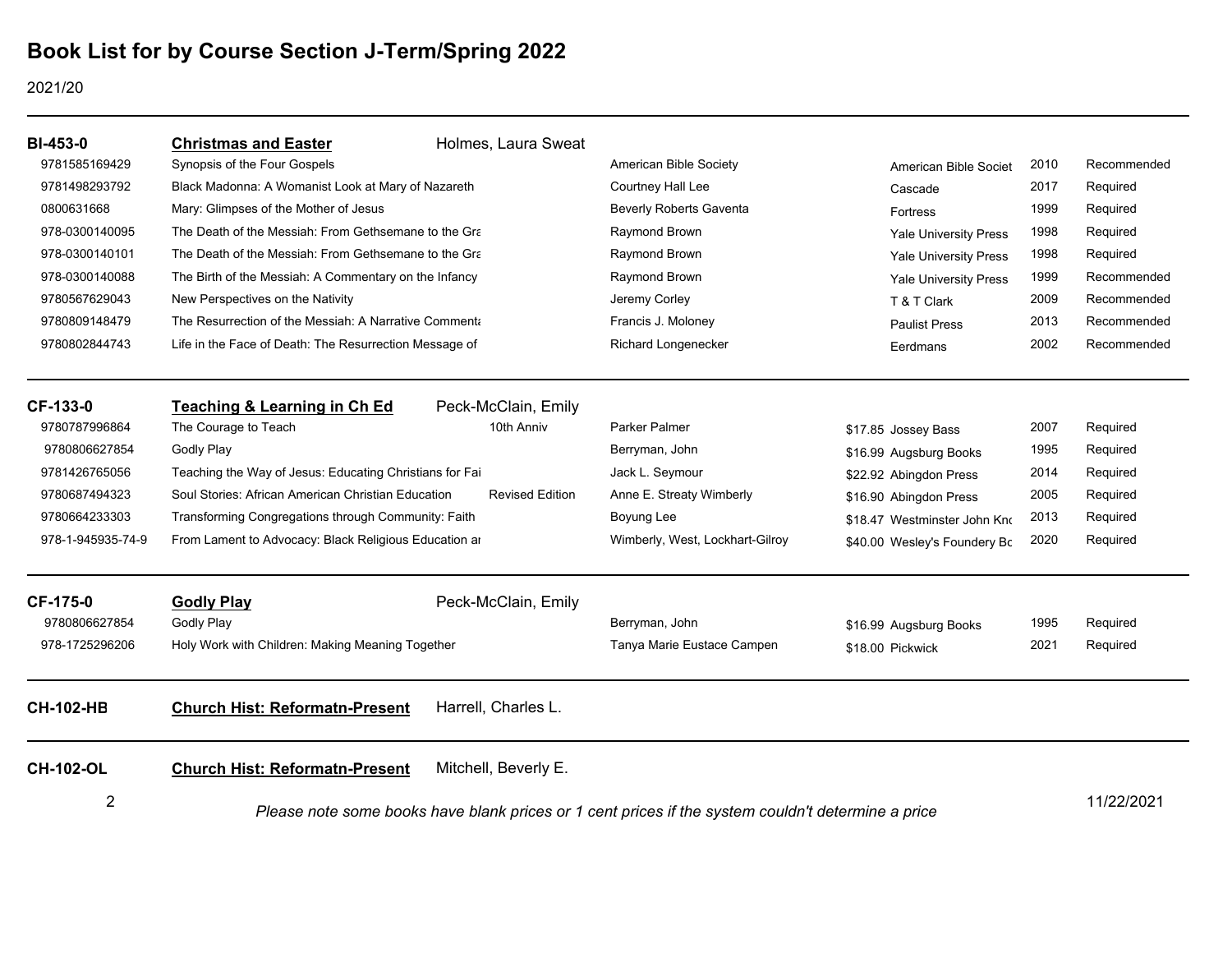| <b>CM-116-VT</b> | <b>Leadership in Af Am Churches</b>                        | Powe, Frederick Douglas |                                                                                                    |                                |      |            |
|------------------|------------------------------------------------------------|-------------------------|----------------------------------------------------------------------------------------------------|--------------------------------|------|------------|
| 9781426775765    | Not Safe for Church: Ten Commandments for Reaching         |                         | Douglas Powe and Jasmine Smothe                                                                    | \$16.99 Abington Press         |      | Required   |
| 9780061695148    | Moses Man of the Mountain                                  |                         | Zora Neale Hurston                                                                                 |                                |      | Required   |
| 9780800638870    | Crisis in the Village                                      |                         | Robert Franklin                                                                                    | <b>FORTRESS PRESS</b>          | 2007 | Required   |
| 1426781938       | Walking with Nehemiah                                      |                         | Joseph Daniels                                                                                     | \$14.95 Abindgon               | 2014 | Required   |
| 9781501896521    | The Adept Church: Navigating between a Rock and a Ha       |                         | F Douglas Powe                                                                                     | \$14.99 Abingdon               | 2020 | Required   |
| 9780817014858    | African American Church Management Handbook                |                         | Floyd and Elaine Flake                                                                             | \$10.77 Judson Press           | 2005 | Required   |
| <b>CM-131-HE</b> | <b>Trauma Informed Congregations</b>                       | Parrish, Lorena         |                                                                                                    |                                |      |            |
| <b>CM-135-JT</b> | <b>Personal Finance for Rel. Prof</b>                      | Weems, Lovett H.        |                                                                                                    |                                |      |            |
| 9781609618605    | Money Rules: The Simple Path to Lifelong Security          |                         | Jean Chatzky                                                                                       | \$12.99 Rodale Books           | 2012 | Required   |
| 978-0664260293   | The Christian Wallet: Spending, Giving, and Living with a  |                         | Mike Slaughter                                                                                     | \$17.99 Westminster John Kno   | 2016 | Required   |
| <b>CM-139-OL</b> | <b>Beginning Min in New Setting</b>                        | Weems, Lovett H.        |                                                                                                    |                                |      |            |
| 9780817016418    | Leading Your African American Church Through Pastora       |                         | Ralph C. Watkins                                                                                   | \$16.00 Judson Pr              | 2010 | Required   |
| 9781501810411    | The Changeover Zone: Successful Pastoral Transitions       |                         | Jim Ozier and Jim Griffith                                                                         | \$12.64 Abingdon Press         | 2016 | Required   |
| 9780664264345    | Loving and Leaving a Church                                |                         | Barbara Melosh                                                                                     | \$13.00 Westminster John Kno   | 2018 | Required   |
| <b>CM-152-OL</b> | <b>Intro to Health Ministry</b>                            | Pruski, Thomas          |                                                                                                    |                                |      |            |
| 9999999999       | The Health Minister Role: Guidelines and Foundational (2nd |                         |                                                                                                    | \$16.00 Health Ministry Associ | 2018 | Required   |
| <b>CM-230-VT</b> | <b>Foundations of Urban Minstry</b>                        | Hunt, C. Anthony        |                                                                                                    |                                |      |            |
| 9780812993547    | Between the World and Me                                   | 1st edition             | Coates, Ta-Nehisi                                                                                  | \$16.20 One World              | 2015 | Required   |
| 9780827211056    | Ferguson and Faith: Sparking Leadership and Awakenin       |                         | Francis, Leah Gunning                                                                              | \$19.99 Chalice Press          | 2015 | Required   |
| 3                |                                                            |                         | Please note some books have blank prices or 1 cent prices if the system couldn't determine a price |                                |      | 11/22/2021 |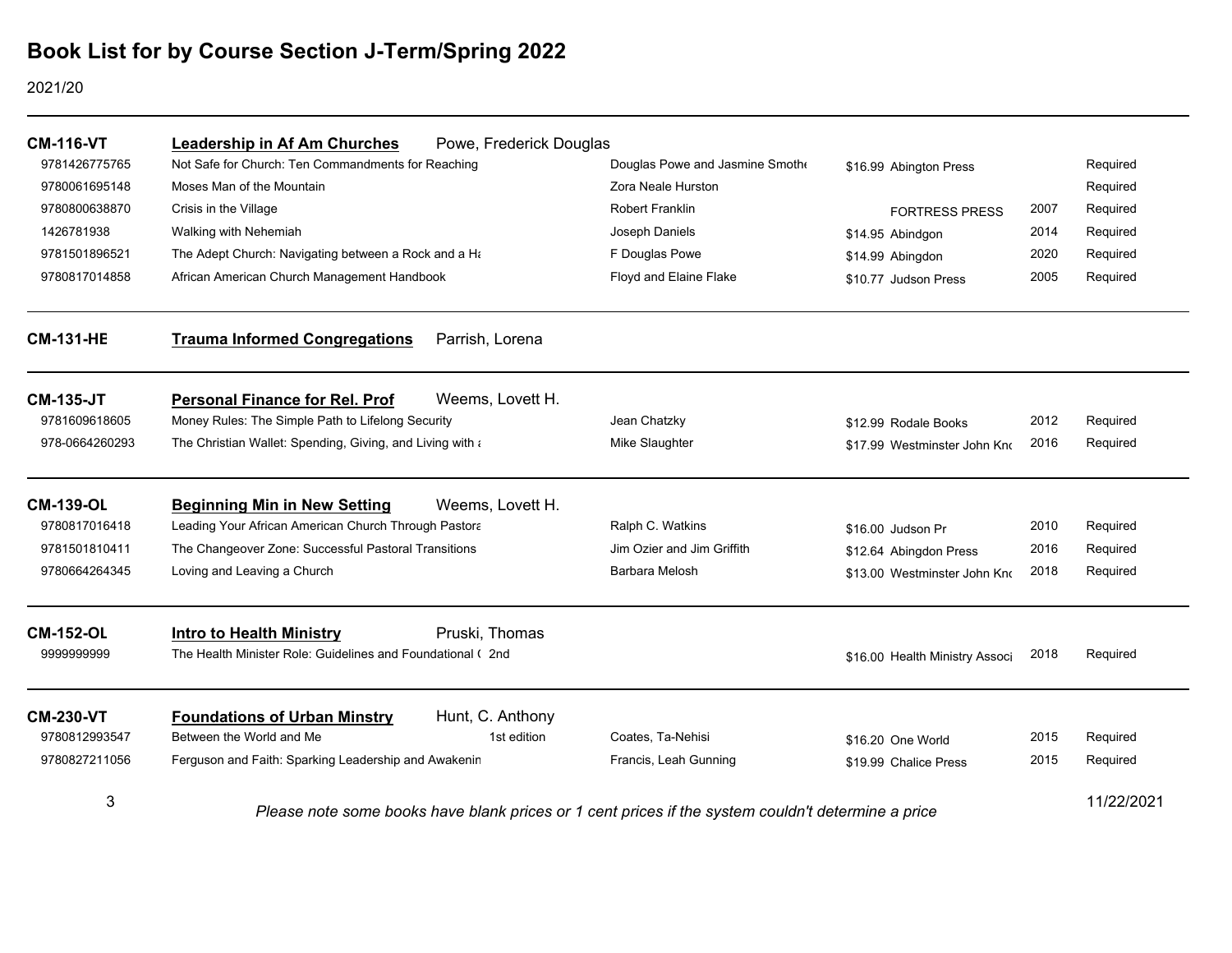| 2021/20<br>9780664239688 | Theology from the Trenches: Reflections on Urban Minis  |                             | Gench, Roger J.                                                                                    | \$17.00 Westminster John Kno  | 2014 | Required   |
|--------------------------|---------------------------------------------------------|-----------------------------|----------------------------------------------------------------------------------------------------|-------------------------------|------|------------|
| 9780687642250            | Urban Ministry: An Introduction                         |                             | Peters, Ronald E.                                                                                  | \$22.99 Abingdon Press        | 2007 | Required   |
| 9780664233495            | Sabbath in the City: Sustaining Urban Pastoral Excellen |                             | Stone, Brian and Claire Wolfteich                                                                  | \$20.00 Westminster John Kno  | 2008 | Required   |
| <b>CM-251-JT</b>         | <b>Polity: United Methodist Chch</b>                    | Parks, Lewis A.             |                                                                                                    |                               |      |            |
| 9781426767173            | The Method of Our Mission: United Methodist Polity and  |                             | Warner, Laceye                                                                                     | \$34.99 Abingdon Press        | 2014 | Required   |
| 9781501833212            | The Book of Discipline of The United Methodist Church:  |                             |                                                                                                    | \$23.99 United Methodist Publ | 2017 | Required   |
| 9781945935121            | Quick and Easy Guide to United Methodist Polity         |                             | Anne L. Burkholder & Thomas W. E.                                                                  | Higher Education and          | 2018 | Required   |
| <b>CM-270-OL</b>         | <b>Praxis of Holistic Evangelism</b>                    | Lear, Heather Heinzman      |                                                                                                    |                               |      |            |
| <b>CM-297-VT</b>         | <b>Proctor Conference Course</b>                        | Parrish, Lorena             |                                                                                                    |                               |      |            |
| <b>CM-315-JT</b>         | <b>Conflict Resolution</b>                              | Wellington, Robert Jonathan |                                                                                                    |                               |      |            |
| <b>CM-406-HE</b>         | <b>Comm. Engmnt Fellows Sem 1/2</b>                     | Parrish, Lorena             |                                                                                                    |                               |      |            |
| <b>CM-408-HE</b>         | <b>Comm. Engmnt Fellows Sem 2/2</b>                     | Parrish, Lorena             |                                                                                                    |                               |      |            |
| <b>CM-410-HE</b>         | <b>Comm. Engmnt Fellows Sem 3/2</b>                     | Parrish, Lorena             |                                                                                                    |                               |      |            |
| <b>CM-450-HE</b>         | <b>Integrative Seminar: AACS</b>                        | Miles, Veronice             |                                                                                                    |                               |      |            |
| <b>EP-282-VT</b>         | Faith, Politics, & Public Sq.                           | Elgendy, Rick               |                                                                                                    |                               |      |            |
| 4                        |                                                         |                             | Please note some books have blank prices or 1 cent prices if the system couldn't determine a price |                               |      | 11/22/2021 |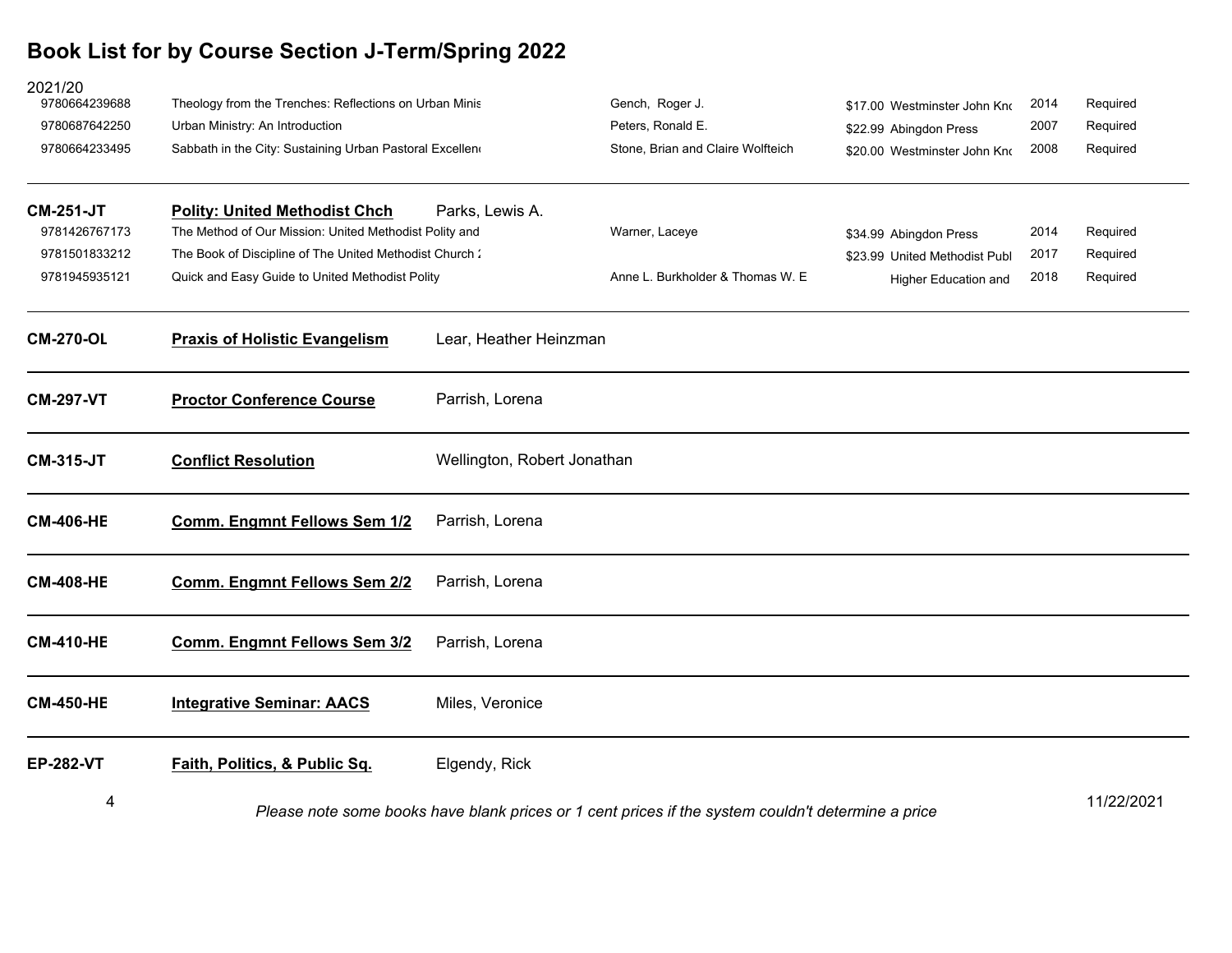| EP-304-0<br>9780800698607 | <b>Cross, State, &amp; Citizenship</b><br>Christian Social Teachings: A Reader in Christian Social 2nd | Elgendy, Rick        | George W. Forell and James M. Ch                                                                   | \$26.33 Fortress Press | 2012 | Required   |
|---------------------------|--------------------------------------------------------------------------------------------------------|----------------------|----------------------------------------------------------------------------------------------------|------------------------|------|------------|
| EP-490-0                  | <b>PTP Capstone Project</b>                                                                            | Elgendy, Rick        |                                                                                                    |                        |      |            |
| <b>EP-551-TS</b>          | <b>Directed Study: Ethics</b>                                                                          | Snyder, Timothy      |                                                                                                    |                        |      |            |
| <b>IS-100-VT</b>          | <b>Master of Arts Integrative Sem</b>                                                                  | Mitchell, Beverly E. |                                                                                                    |                        |      |            |
| <b>IS-218-VT</b>          | <b>Writing for Ministry</b>                                                                            | Stewart, Raedorah    |                                                                                                    |                        |      |            |
| IS-501-0                  | M.T.S. Paper                                                                                           |                      |                                                                                                    |                        |      |            |
| <b>MM-102-A</b>           | <b>Spiritual Frmtn for Ministry 2</b>                                                                  | Peck-McClain, Emily  |                                                                                                    |                        |      |            |
| <b>MM-102-VT</b>          | <b>Spiritual Frmtn for Ministry 2</b>                                                                  | Peck-McClain, Emily  |                                                                                                    |                        |      |            |
| <b>MM-312-AF</b>          | PMM: Colloguy 1/2                                                                                      | Works, Nick J.       |                                                                                                    |                        |      |            |
| <b>MM-312-EV</b>          | PMM: Colloguy 1/2                                                                                      | Works, Nick J.       |                                                                                                    |                        |      |            |
| <b>MM-314-AF</b>          | PMM: Colloguy 2/2                                                                                      | Works, Nick J.       |                                                                                                    |                        |      |            |
| 5                         |                                                                                                        |                      | Please note some books have blank prices or 1 cent prices if the system couldn't determine a price |                        |      | 11/22/2021 |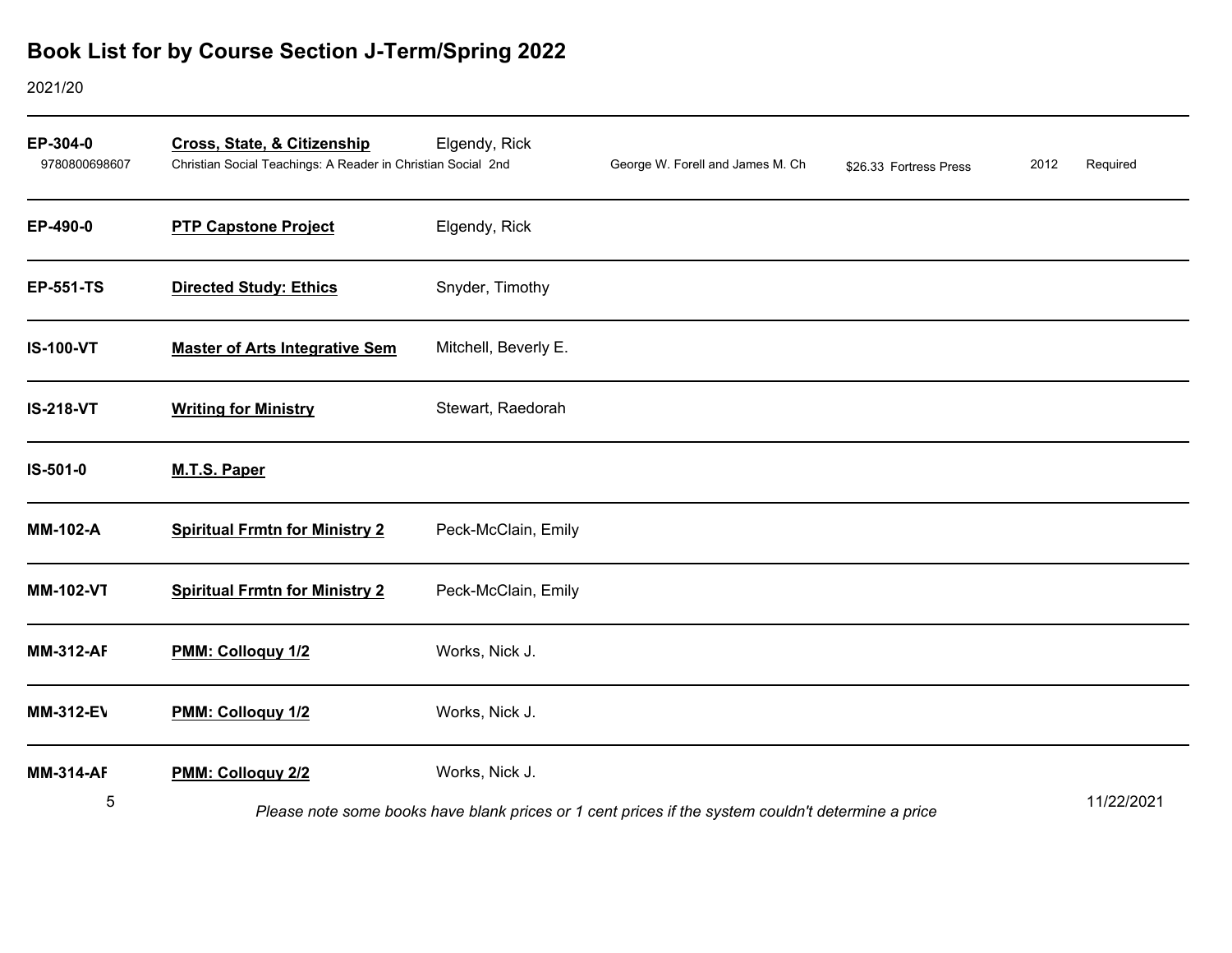| <b>MM-314-EV</b>                                                                                           | PMM: Colloguy 2/2                                                                                                                                                                                                                                                                                                    | Works, Nick J.      |                                                                                                                  |                                                                                                      |                                      |                                                          |
|------------------------------------------------------------------------------------------------------------|----------------------------------------------------------------------------------------------------------------------------------------------------------------------------------------------------------------------------------------------------------------------------------------------------------------------|---------------------|------------------------------------------------------------------------------------------------------------------|------------------------------------------------------------------------------------------------------|--------------------------------------|----------------------------------------------------------|
| MM-322-0                                                                                                   | PMM: SPP Seminar 1/2                                                                                                                                                                                                                                                                                                 | Works, Nick J.      |                                                                                                                  |                                                                                                      |                                      |                                                          |
| MM-324-0                                                                                                   | PMM: SPP Seminar 2/2                                                                                                                                                                                                                                                                                                 | Works, Nick J.      |                                                                                                                  |                                                                                                      |                                      |                                                          |
| MM-350-0                                                                                                   | <b>PMM: Intercultural Immersion</b>                                                                                                                                                                                                                                                                                  |                     |                                                                                                                  |                                                                                                      |                                      |                                                          |
| MM-426-0                                                                                                   | <b>Ministry Discernment</b>                                                                                                                                                                                                                                                                                          | Works, Nick J.      |                                                                                                                  |                                                                                                      |                                      |                                                          |
| <b>NC-005-0</b>                                                                                            | <b>Orientation</b>                                                                                                                                                                                                                                                                                                   |                     |                                                                                                                  |                                                                                                      |                                      |                                                          |
| PC-101-0                                                                                                   | <b>Counseling Skills for Past Min</b>                                                                                                                                                                                                                                                                                | Comstock, Joanne P. |                                                                                                                  |                                                                                                      |                                      |                                                          |
| <b>PC-111-OL</b><br>9780800696610<br>9780826412324<br>9780800629557<br>978-0-8028-6368-3<br>978-1791013417 | Pastoral Care & Cnsing in Cntx<br>Grief: Contemporary Theory and the Practice of Ministry<br>Cultivating Wholeness: A Guide to Care and Counseling<br>Creating A Healthier Church: Family Systems Theory, Le<br>Grounded in the Living Word: The Old Testament and Pa<br>Body Connections: Body-based Spiritual Care | Koppel, Michael S.  | Kelly, Melissa<br>Margaret Kornfeld<br>Ronald Richardson<br>Denise Dombkowski Hopkins and N<br>Michael S. Koppel | \$20.00 Fortress Press<br>\$34.95 Continuum<br>\$19.00 Fortress<br>Wm. B. Eerdmans<br>Abingdon Press | 2010<br>2000<br>1996<br>2010<br>2021 | Required<br>Required<br>Required<br>Required<br>Required |
| <b>PC-256-HB</b>                                                                                           | <b>Community &amp; Non-Profit Min.</b>                                                                                                                                                                                                                                                                               | Strukova, Jana      |                                                                                                                  |                                                                                                      |                                      |                                                          |
| 6                                                                                                          |                                                                                                                                                                                                                                                                                                                      |                     | Please note some books have blank prices or 1 cent prices if the system couldn't determine a price               |                                                                                                      |                                      | 11/22/2021                                               |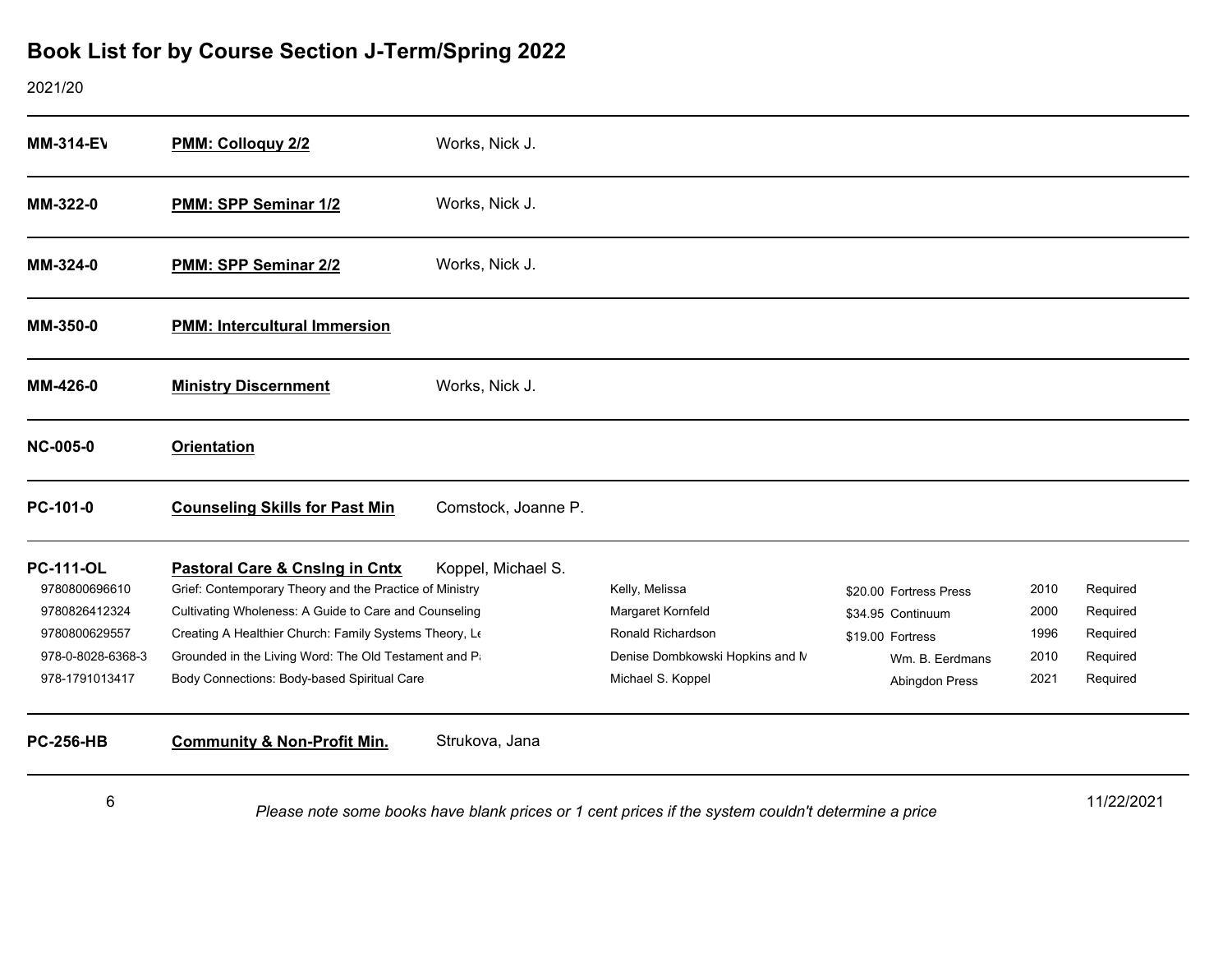| <b>PC-407-JT</b><br>9780829818208<br>978-1791013417 | <b>Creative Play in Pastoral Min</b><br>A Play-full Life: Slowing Down and Seeking Peace<br>Body Connections: Body-based Spiritual Care | Koppel, Michael S.     | Hamman, Jaco<br>Michael S. Koppel                                                                  | \$22.00 Pilgram Press<br>Abingdon Press | 2011<br>2021 | Required<br>Required |
|-----------------------------------------------------|-----------------------------------------------------------------------------------------------------------------------------------------|------------------------|----------------------------------------------------------------------------------------------------|-----------------------------------------|--------------|----------------------|
| PC-491-0                                            | <b>Clinical Pastoral Edu 0.5 Unit</b>                                                                                                   |                        |                                                                                                    |                                         |              |                      |
| PC-493-0                                            | <b>Clinical Pastoral Edu 1.0 Unit</b>                                                                                                   |                        |                                                                                                    |                                         |              |                      |
| <b>PW-101-OL</b>                                    | <b>Foundations Christian Worship</b>                                                                                                    | Liu, Gerald            |                                                                                                    |                                         |              |                      |
| <b>PW-125-0</b>                                     | <b>Foundations of Preaching</b>                                                                                                         | Miles, Veronice        |                                                                                                    |                                         |              |                      |
| <b>PW-126-JT</b>                                    | <b>Intergenerational Worship</b>                                                                                                        | Myers, Johannah Garron |                                                                                                    |                                         |              |                      |
| 9780310889243                                       | Sticky Faith: Youth Worker Edition                                                                                                      |                        | Powel, Kara and Brad Griffin                                                                       | \$16.99 Zondervan                       | 2011         | Recommended          |
| 978-0-8308-3981-0                                   | Intergenerational Christian Formation                                                                                                   |                        | Holly C. Allen & Christine L. Ross                                                                 | InterVarsity Press                      | 2012         | Required             |
| 978-1-68426-321-9                                   | Engage All Generations: Strategic Toolkit for Creating In                                                                               |                        | Cory Seibel, editor                                                                                | Abilene Christian Univ                  | 2021         | Required             |
| 978-0-8010-7187-4                                   | Formational Children's Ministry: Shaping Children Using                                                                                 |                        | Ivy Beckwith                                                                                       | <b>Baker Books</b>                      | 2010         | Recommended          |
| 978-0-85746-526-9                                   | All Age Worship                                                                                                                         | 2nd                    | Lucy Moore                                                                                         | The Bible Reading Fel                   | 2016         | Recommended          |
| <b>PW-301-HE</b>                                    | <b>Pastoral Liturgics Practicum</b>                                                                                                     | Campbell, Gina Gilland |                                                                                                    |                                         |              |                      |
| PW-340-0                                            | <b>Preaching for Sunday Worship</b>                                                                                                     | Miles, Veronice        |                                                                                                    |                                         |              |                      |
| <b>RA-109-0</b>                                     | <b>Chapel Visuals</b>                                                                                                                   | Houff, Jessica         |                                                                                                    |                                         |              |                      |
| 7                                                   |                                                                                                                                         |                        | Please note some books have blank prices or 1 cent prices if the system couldn't determine a price |                                         |              | 11/22/2021           |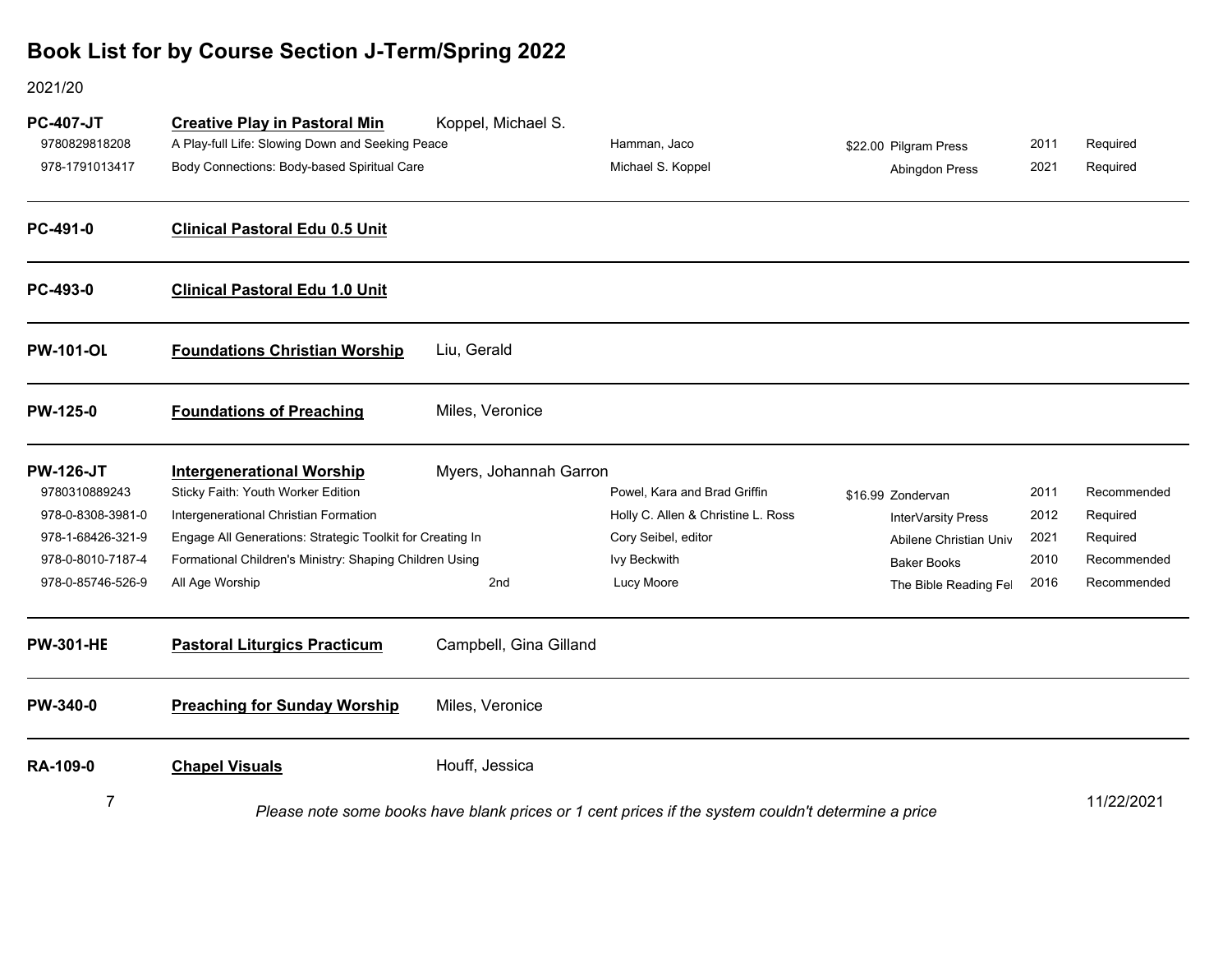### 2021/20

| <b>Chapel Choir</b>                                                | Tyler, Thomas Dixon   |                                                                                                                                                                                                                                     |                               |      |             |
|--------------------------------------------------------------------|-----------------------|-------------------------------------------------------------------------------------------------------------------------------------------------------------------------------------------------------------------------------------|-------------------------------|------|-------------|
| <b>Protest Music</b>                                               | Palmer, David J       |                                                                                                                                                                                                                                     |                               |      |             |
| <b>Theo. Themes in Fiction</b>                                     | Rosen, Aaron          |                                                                                                                                                                                                                                     |                               |      |             |
| Teaching a Stone to Talk                                           | Any                   | <b>Annie Dillard</b>                                                                                                                                                                                                                | \$13.00 Harper                | 1982 | Required    |
| Grapes of Wrath                                                    | Any                   | John Steinbeck                                                                                                                                                                                                                      | \$12.00 Penguin               | 2006 | Required    |
| On the Road                                                        |                       | Jack Kerouac                                                                                                                                                                                                                        | \$15.00 Penguin               | 2008 | Required    |
| Zen and the Art of Motorcycle Maintenance                          |                       | <b>Robert Pirsig</b>                                                                                                                                                                                                                | \$13.00 Morrow                | 2005 | Required    |
| <b>Blue Highways</b>                                               |                       | William Least Heat-Moon                                                                                                                                                                                                             | \$15.00 Houghton Mifflin      |      | Required    |
| Mississippi Solo                                                   |                       | Eddy L. Harris                                                                                                                                                                                                                      | \$20.00                       |      | Required    |
| The Road                                                           |                       | Cormac McCarthy                                                                                                                                                                                                                     | \$14.00 Vintage or Knopf      | 2006 | Required    |
| <b>Speak of God:in Secular Age</b>                                 | Abts, Devon Elizabeth |                                                                                                                                                                                                                                     |                               |      |             |
| <b>Making Scripture Seen &amp; Heard</b>                           | Radosevic, Tracy A.   |                                                                                                                                                                                                                                     |                               |      |             |
|                                                                    |                       | Richard Ward, David Trobisch                                                                                                                                                                                                        | \$18.00 Wm. B. Eerdmans Pul   | 2013 | Required    |
|                                                                    |                       | <b>Rick Blackwood</b>                                                                                                                                                                                                               | Zondervan                     | 2008 | Required    |
| <b>Environmental Projection</b>                                    |                       | Luke McElroy                                                                                                                                                                                                                        | Orange Thread Media           | 2016 | Recommended |
|                                                                    |                       | Thomas E. Boomershine                                                                                                                                                                                                               | Abingdon                      | 1988 | Recommended |
|                                                                    |                       | Jason Moore and Len Wilson                                                                                                                                                                                                          | Abingdon Press                | 2009 | Recommended |
| Envisioning the Word: The Use of Visual Images in Prea with CD ROM |                       | Jensen, Richard A                                                                                                                                                                                                                   | \$16.38 Augsberg Fortress Pre | 2005 | Required    |
|                                                                    |                       |                                                                                                                                                                                                                                     |                               |      |             |
|                                                                    |                       | Bringing the Word to Life: Engaging the New Testament<br>The Power of Multi-Sensory Preaching and Teaching<br>Story Journey: An Invitation to the Gospel as Storytelling<br>Taking Flight with Creativity: Worship Design Teams tha |                               |      |             |

8

11/22/2021 *Please note some books have blank prices or 1 cent prices if the system couldn't determine a price*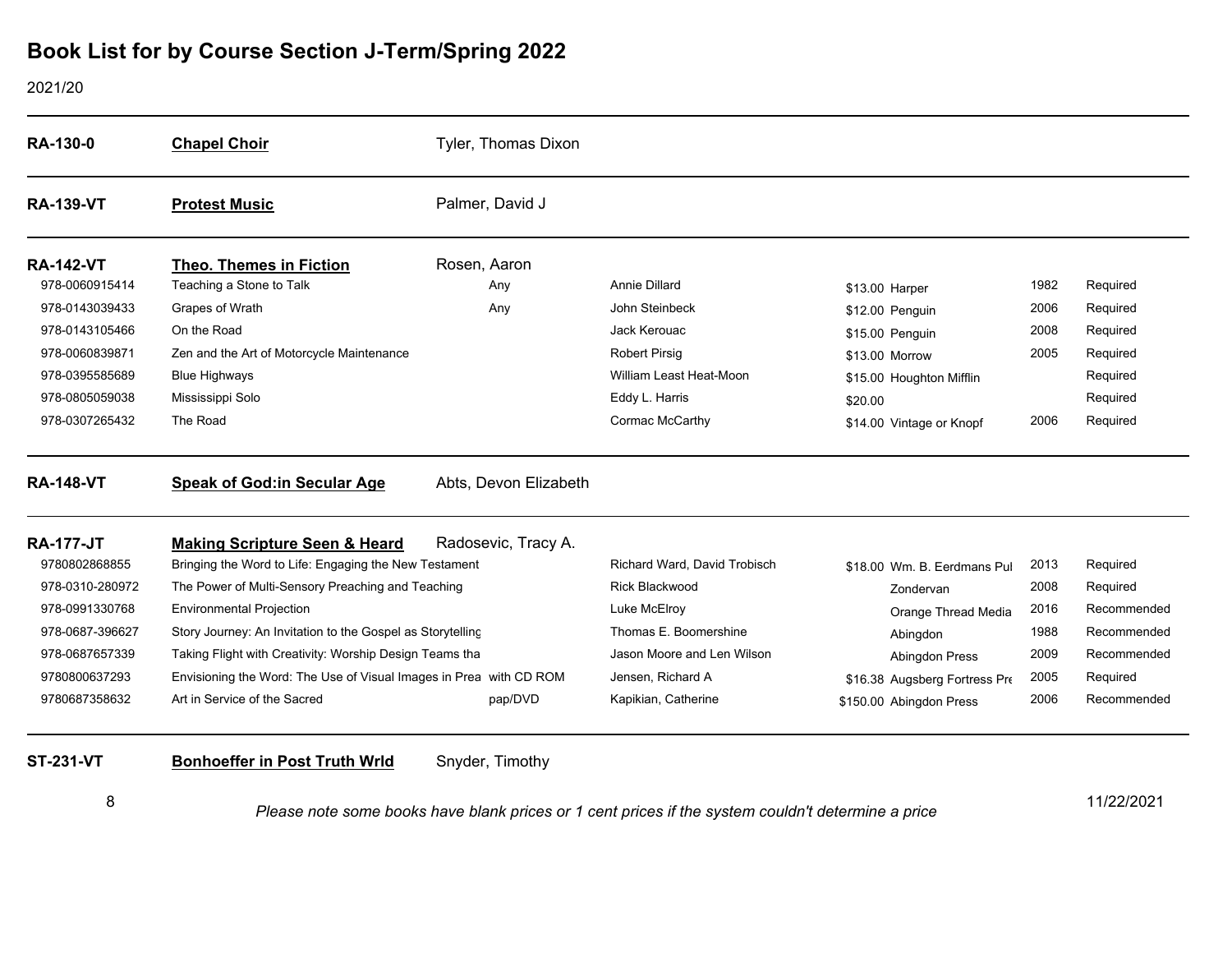| 2021/20<br>9780800699451<br>9780307269812 | The Bonhoeffer Reader<br>Strange Glory: A Life of Dietrich Bonhoeffer |                      | Clifford Green and Michael DeJong<br><b>Charles Marsh</b>                                          | <b>Fortress Press</b><br>Alfred A. Knopf | 2013<br>2013 | Required<br>Required |
|-------------------------------------------|-----------------------------------------------------------------------|----------------------|----------------------------------------------------------------------------------------------------|------------------------------------------|--------------|----------------------|
| <b>ST-233-JT</b>                          | <b>Spiritualities of Liberation</b>                                   | Hunt, C. Anthony     |                                                                                                    |                                          |              |                      |
| 978080069744                              | Never to Leave us Alone                                               |                      | Lewis Baldwin                                                                                      | \$17.00 Fortress                         | 2010         | Required             |
| 0151326568                                | For the Inward Journey                                                |                      | <b>Howard Thurman</b>                                                                              | \$24.00 Friends United                   | 1984         | Required             |
| 9780664262280                             | A Gospel of Hope                                                      |                      | Walter Brueggamann                                                                                 | \$15.00 Westminster John Kno             | 2018         | Required             |
| 978-0-8028-7720-8                         | I Bring the Voices of My People                                       |                      | Chanequa Walker-Barnes                                                                             | \$24.99 Eerdman's                        | 2019         | Required             |
| 9780060608521                             | Life Together                                                         |                      | <b>Dietrich Bonhoeffer</b>                                                                         | \$10.49 HarperOne                        | 2009         | Required             |
| <b>ST-243-VT</b>                          | <b>Toni Morrison &amp; Theodicy</b>                                   | Young, Josiah U.     |                                                                                                    |                                          |              |                      |
| 9781400033416                             | Beloved                                                               |                      | <b>Toni Morrison</b>                                                                               | \$10.20 Vintage                          | 2004         | Required             |
| 9780307278449                             | The Bluest Eye                                                        |                      | <b>Toni Morrison</b>                                                                               | \$0.01 Vintage                           | 2007         | Required             |
| 9780452280397                             | Paradise                                                              |                      | <b>Toni Morrison</b>                                                                               | \$0.01 Plume                             | 1999         | Required             |
| <b>ST-297-VT</b>                          | <b>Process Theology</b>                                               | Epperly, Bruce G.    |                                                                                                    |                                          |              |                      |
|                                           | Process Theology and Politics                                         |                      | <b>Bruce Epperly</b>                                                                               | Energion                                 | 2020         | Required             |
|                                           | Process Theology: A Guide for the Perplexed                           |                      | Epperly                                                                                            | Continuum/Bloomsbur                      | 2013         | Required             |
|                                           | God Can't                                                             |                      | Thomas Oord                                                                                        | SacraSage                                | 2020         | Required             |
|                                           | Open and Relational Theology                                          |                      | Thomas Oord                                                                                        | SacraSage                                | 2021         | Required             |
|                                           | In God's Presence: Theological Reflections on Prayer                  |                      | Marjorie Suchocki                                                                                  | Chalice                                  | 1996         | Required             |
|                                           | Making a Way Out of No Way                                            |                      | Monica Coleman                                                                                     | Fortress                                 | 2008         | Required             |
| ST-306-0                                  | <b>Systematic Theology 2</b>                                          | Mitchell, Beverly E. |                                                                                                    |                                          |              |                      |
| <b>ST-306-VT</b><br>9780800628239         | <b>Systematic Theology 2</b><br>God in Creation                       | Young, Josiah U.     | Jurgen Moltmann                                                                                    | \$29.00 Fortress                         | 1993         | Required             |
| 9                                         |                                                                       |                      | Please note some books have blank prices or 1 cent prices if the system couldn't determine a price |                                          |              | 11/22/2021           |